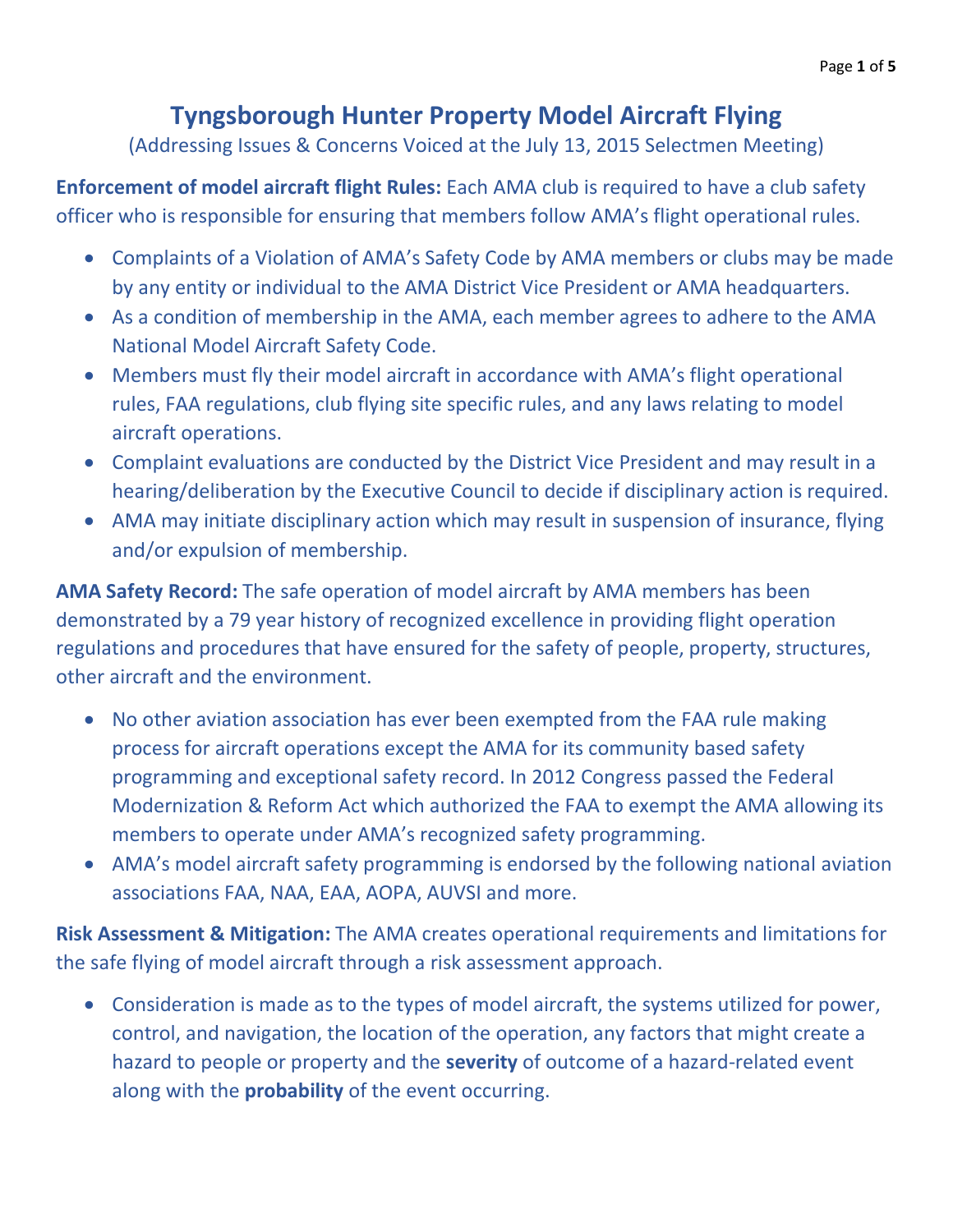- Methods are then considered and tested to mitigate the risk to an acceptable level. If it can't be done, the flying activity or technology does not become part of AMA's flight operations.
- In the real world, attaining zero risk is not possible. Nothing can be absolutely free of risk therefore nothing can be said to be absolutely safe. There are degrees of risk, and consequently there are degrees of safety.

**Risk Comparisons:** The figures below are accurate and clearly show why **AMA** model aircraft flying has achieved such an **exceptional reputation for safety**.

- **Baseball Spectators Injured**  Nearly every year **1,750 spectators** at major-league games get seriously injured by some **73,000 foul balls** that are hit into the stands.
- **Golfball injuries**  More than **40,000 people** each year suffer serious golf injuries requireing hospitalization after being hit by a golfball.
- **Model Aircraft Injuries & Property Damage** Of the **30,000,000 flights** made by AMA members each year, on average only **35 injury claims** are made. Property damage accounts for 20 claims, 13 claims for bodily harm to AMA members and **2 claims** for non-members. (**Probability** of a non member being injured is **1 in 15,000,000 flights/yr.**)

## **Model Aviation Related Deaths:**

*"The only Model Aviation Accidents resulting in death in the past 50 years would quite possibly not have happened if flight operational rules were being followed!"* The 1979 incident below was described by Selectmen Chairperson, Richard Reault, at the Tyngsboro July 13 meeting.

- **2013 Incident** An AMA member at a club approved City Park in N.Y. was struck by his copter when he flew too close to himself. *The Parks Department investigated and decided it was a freak accident and that the activities could continue at the park.*
- **2010 Incident**  An AMA flight instructor in Texas was struck by the student he was teaching to fly a helicopter when he turned his back to the student.
- **1979 Incident**  A Radio Control Association (RCA) club performing an airshow at Shea Stadium during a half-time at a Patriot/Jet game flew an unconventional lawnmower designed aircraft over the seated fans instead of over the football field and crashed into two New England fans one of who died later from the injury. (*This activity would not have been allowed under AMA regulations.*)

**Overflying Site Boundaries** – Each AMA club flying site has established site boundaries and no fly zones. Pilots must learn to contain the flight-path of their model aircraft within the boundaries.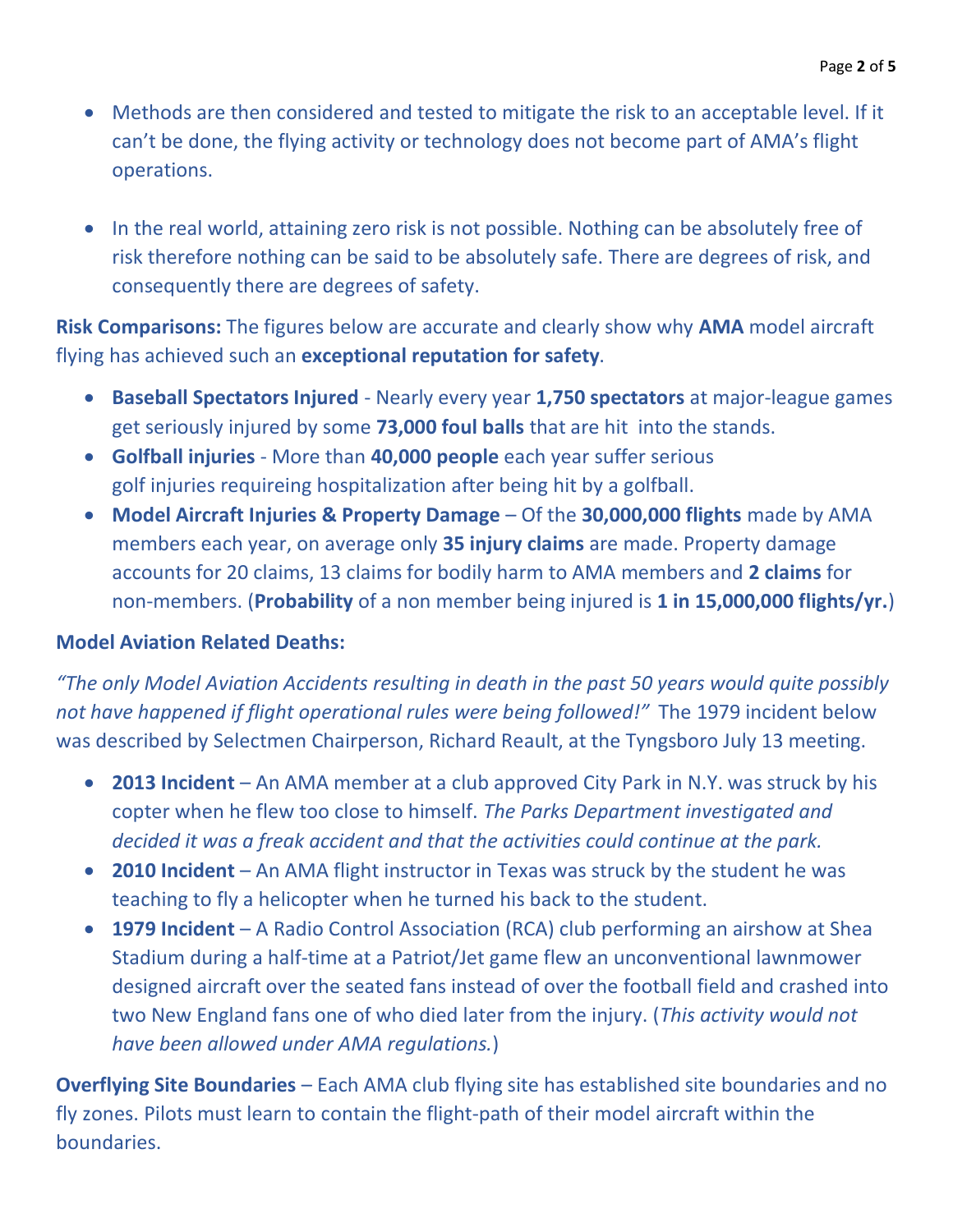- **Unintentional Overflying** when observed by members must be addressed. The recommended procedure for novice pilots to acquire the skills for remaining within boundaries is to ask a club member to stand at a minimum boundary location with his cell phone monitoring the airspace directly above and reporting back to the instructor via his cell before the aircraft overflies the boundary. This usually only takes several practice secessions before a pilot recognizes the size of his aircraft relative to the boundary line location from the flight line.
- **Intentional Overflying** or any disregard of AMA regulations and site specific rules are grounds for suspension or expulsion of a member or cancellation of a club's charter. Every member is responsible for safety and issues must be reported to the club safety officer or the district vice president.
- **AMA Overfly Rule** states *"All AMA pilots must avoid flying model aircraft directly over unprotected people, animals, vessels, vehicles or structures so as not to endanger the life and property of others who are not directly involved in the model aircraft activity."*
- **AMA Minimum Separation Distances** *"A minimum horizontal separation distance between a model aircraft in flight and other pilots/helpers is 25 ft.; and spectators/persons not part of flying activity is 65 ft.; and vehicles/structures is 80 ft."*

**Noise Issues:** One of the abutting neighbors, during the July 13 Selectmen Meeting, questioned the 96 dB sound level pressure range that he read was what model aircraft engines typically produce and he objected to it as exceeding the towns ordinance of 65 dB.

- The noise (dB) allowed to cross property line ranges in most areas between 50 and 65 dB. The 96 dB level is a correct base line for model engines however, this is when measured from a 20 ft. distance over a soft field.
- The AMA recommends using the 96 dB at 9.8 ft. which will be a 65 dB noise level at roughly 350 feet from the model. If the local ordinance is 65 dB at the property line, the club pilots need to ensure that all models are kept at least 350 ft. from the property line at all times during the flight.

**"Open Space" Issues:** It is very common to find AMA flying sites located throughout the country on "Open Space" property under management or ownership of government agencies. The AMA has negotiated memorandums of understanding and agreements for model aircraft flying sites on "open space" and EPA property that have mandates for recreational use.

**Massachusetts AMA Flying Clubs:** The following is **a partial list** of AMA Flying Sites that AMA clubs have been given the privilege of operating from for many years. These AMA clubs are recognized by the agencies and towns as excellent tenants. The clubs provide a watchful eye, protecting and maintaining the site areas they occupy and benefiting the community with a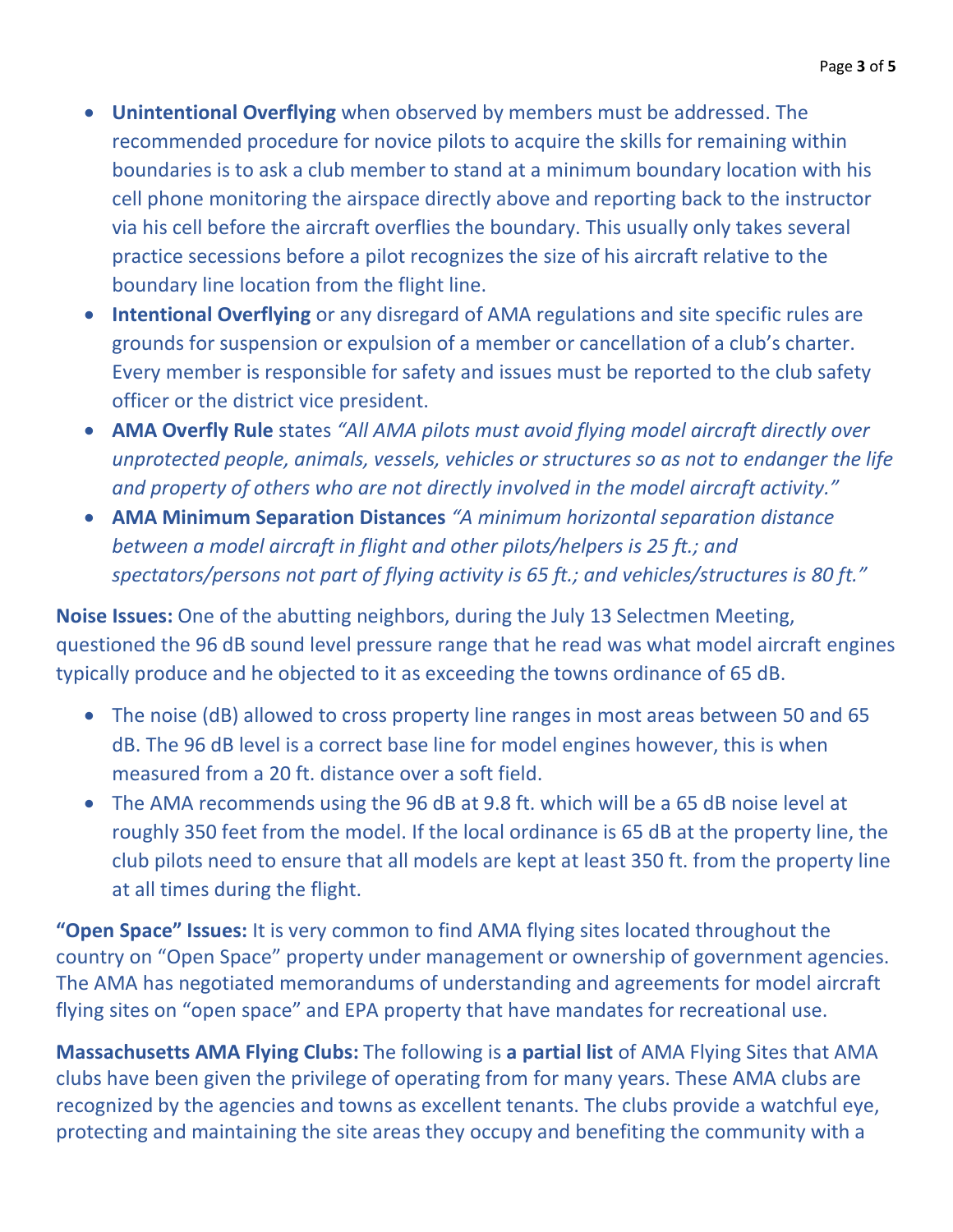place where persons of all ages who have an interest in aviation can go to learn the joys of flying a model aircraft as a worthwhile hobby/recreation.

- 495th R/C Squadron in Tewksbury on *land owned by the Commonwealth of Mass*.
- Central Mass. RC Modelers in Northborough on *Mass. Dept. of Fisheries & Wildlife land.*
- Charles River RCers in Sudbury on *Sudbury Conservation Commission land.*
- Franklin County RC Club in Turner Falls on *Turner Falls Airport property*.
- Middlesex County RC Flyers in Billerica on *Billerica Recreational Dept. land.*
- Otis Model Aircraft Club in Cape Cod on the *Crane Wildlife Reservation.*
- Quinapoxet Model Flying Club in Lancaster on *Holden Town Landfill.*
- South Shore RC Club in Bridgewater and *regulated by the Commonwealth of Mass.*

**"Passive Use" Issues:** The term "passive recreation" is not defined by statute, and a review of existing case law fails to provide a precise definition. Most municipalities consider passive recreation as any pastime which has no adverse impacts on a site and is generally conducted in a way to be compatible with natural and/or cultural resource protection. *AMA flying has been recognized as a passive use by a number of public agencies including the EPA in a memorandum of agreement with the AMA.* 

- Model Aircraft flying at "open space" areas permitting "passive recreation" typically requires permission from the custodian, director or administrator of the property or park in order to operate any gas- or electric-powered aircraft, as well as model rockets or hot air balloons at specified places and times designated for a variety of such activities.
- Provisions are usually made by the AMA club to ensure for the safety of its members, spectators, neighbors and their property from any flying activities so as not to be subject to undue hazard; and conducted in such a manner as to minimize potential damage to public or private property; model aircraft flying activities will not constitute a public nuisance; such activities will not unduly interfere with the use of the facilities for other activities either separate from the designated area for flying model aircraft or occurring at other times; and the AMA clubs must provide a certificate of insurance satisfactory to the City/Town/Agency as an additional insured.

**Current Laws, FAA Advisory Circular, AMA Safety Code** provide regulation and direction on recreational model aircraft flying.

 **FAA Advisory** - Since 1981 AMA pilots have operated model aircraft in accordance with FAA Advisory Circular 91-57. Which provides basic core operational recommendations regarding flight locations in people and noise sensitive areas, 400 ft. altitudes, giving right of way to manned aircraft, and notifying an airport when 3 miles away, that model aircraft are going to be flown.